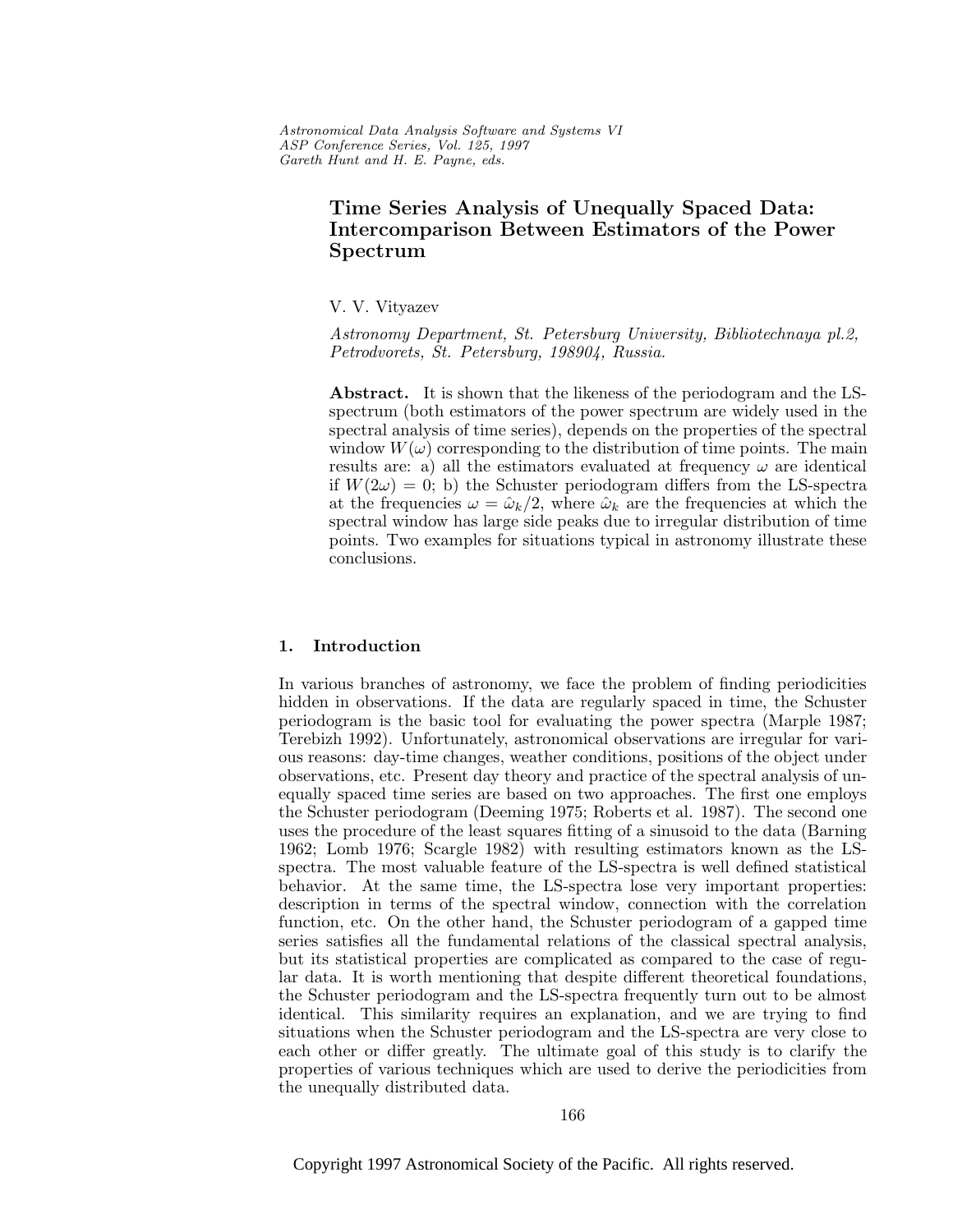## **2. Two Estimators of the Power Spectrum**

For a set of N observations  $x_k = x(t_k)$ ,  $k = 0, 1, \ldots, N-1$  with zero mean obtained at arbitrary times  $t_k$ , we can set up the model

$$
f(t) = \sum_{i=1}^{2} a_i \phi_i(t),
$$
 (1)

where

$$
\phi_1(t) = \cos \omega t, \quad \phi_2(t) = \sin \omega t.
$$
 (2)

Using the following notation

$$
(p,q) = \frac{1}{N} \sum_{k=0}^{N-1} p(t_k)q(t_k), \quad ||p||^2 = (p,p),
$$
\n(3)

the "classical" estimator of the power spectrum (the Schuster periodogram) can be written in the form

$$
S(\omega) = (x, \phi_1)^2 + (x, \phi_2)^2 = \frac{1}{N^2} \left| \sum_{k=0}^{N-1} x_k e^{-i\omega t_k} \right|^2.
$$
 (4)

If the signal contains a sine function of frequency  $\omega_0$ , then the product  $x_k e^{-i\omega t_k}$  makes a large contribution to S provided that  $\omega = \omega_0$ . In other words, the Schuster periodogram, to the limit of normalizing factor, is a square of the correlation coefficient between the data and a harmonic function.

The alternative estimator of the power spectrum based on the least squares fitting of the sine function to the data was proposed by Lomb (1976) and Scargle (1982). Their approach is based on the introduction of the new time points

$$
\hat{t_k} = t_k - \frac{1}{2\omega} \arctan \frac{\sum_k \sin 2\omega t_k}{\sum_k \cos 2\omega t_k},\tag{5}
$$

where the time shift provides the orthogonality of the functions

$$
\hat{\phi}_1(t) = \cos \omega t_k, \quad \hat{\phi}_2(t) = \sin \omega t_k. \tag{6}
$$

Under this assumption the LS-spectrum looks as follows:

$$
L(\omega) = \frac{1}{2} \left[ \frac{(x, \hat{\phi}_1)^2}{\|\hat{\phi}_1\|^2} + \frac{(x, \hat{\phi}_2)^2}{\|\hat{\phi}_2\|^2} \right].
$$
 (7)

Thus we see that the Schuster periodogram differs from the LS-spectra by definition.

The intercomparison between the Schuster periodogram and the LS-spectrum is given by the following

Theorem. At the set of frequencies that satisfy equation

$$
W(2\omega) = 0,\t\t(8)
$$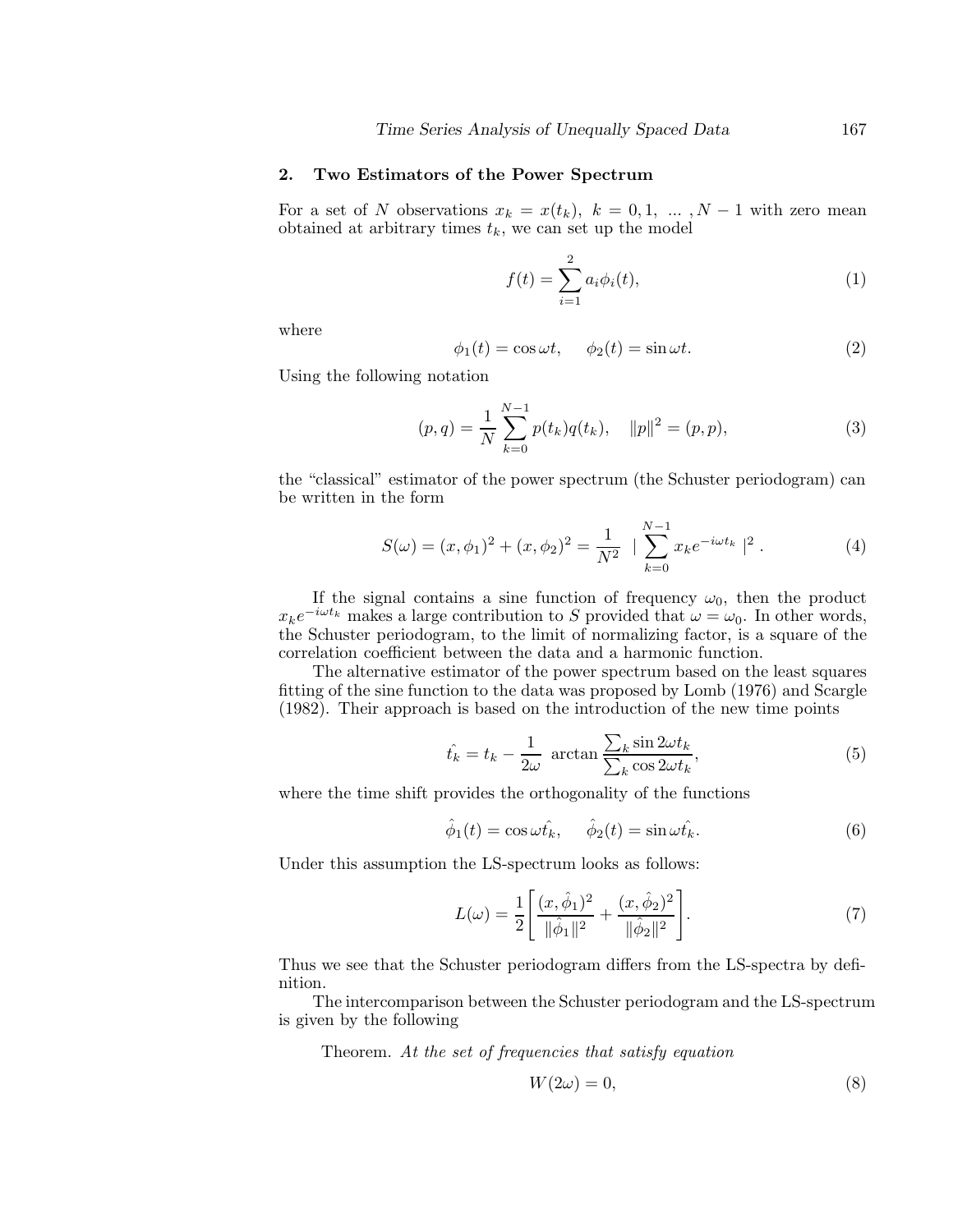168 *Vityazev*

where the spectral window  $W(\omega)$  is

$$
W(\omega) = \frac{1}{N^2} \mid \sum_{k=0}^{N-1} e^{-i\omega t_k} \mid^2
$$
 (9)

the Schuster periodogram and the LS-spectra are identical.

#### **3. The Spectral Windows for Typical Distribution of Time Points**

In this section we consider two typical distributions of points for which the frequencies that satisfy Eq. (8) do exist.

# **3.1. Time Series with Periodic Gaps**

Astronomical observations are often performed with periodic gaps. Groundbased observations are interrupted by day-night alternation; the observations from a space vehicle are usually stopped when the satellite enters the radiation belts. To model the situations we suppose that, in the set of observations with a constant interval  $\Delta t$ , one has n successive observations and p successive missing points, and the group of  $n + p$  points is repeated m times, so the period of gaps is  $\Delta T = (n+p)\Delta t$ . In the previous paper (Vityazev 1994) it was shown that in this case the spectral window looks as follows

$$
W(\omega) = \frac{\sin^2(n\omega\Delta t/2)}{n^2 \sin^2(\omega\Delta t/2)} \frac{\sin^2(m\omega\Delta T/2)}{m^2 \sin^2(\omega\Delta T/2)}.
$$
 (10)

It is easy to find that the frequencies

$$
\omega_j = \frac{2\pi}{m\Delta T} j, \quad j = 1, 2, \dots \tag{11}
$$

satisfy Eq. (8), provided that  $j \neq m/2, m, \dots$  if m is even and  $j \neq m, 2m, \dots$ , if m is odd.

## **3.2. Observations with a Long Gap**

Considered here is a situation where two sets of observations (each one consisting of n successive points) are separated by  $p$  missing points forming the gap. As earlier, all the points are supposed to be regularly spaced over the time interval  $\Delta t = const.$  Now, for the spectral window we have (Vityazev 1994)

$$
W(\omega) = \frac{\sin^2(n\omega\Delta t/2)}{n^2 \sin^2(\omega\Delta t/2)} \left[ \cos((n+p)\omega\Delta t) \right] / 2. \tag{12}
$$

It is not difficult to show that the frequencies

$$
\omega_j = \frac{\pi}{(n+p)\Delta t} \ (j+\frac{1}{2}), \ j=0,1, \ \dots \ , n+p-1,
$$
 (13)

satisfy the condition of Eq. (8).